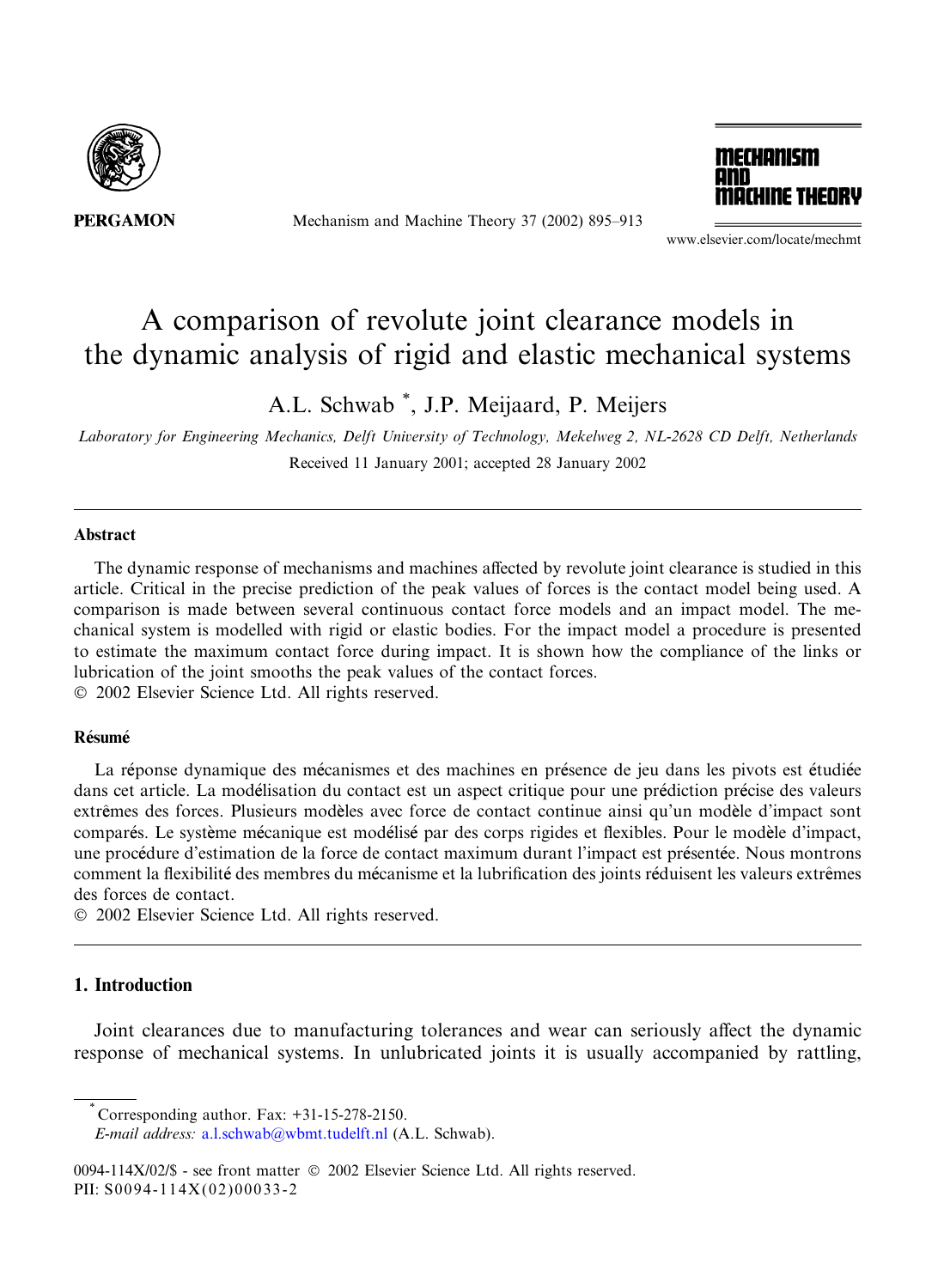excessive wear and noise, which is caused by peak contact forces. A critical factor in the prediction of the peak forces is the contact model being used. In the past a considerable amount of experimental and theoretical work has been done to study the effect of joint clearances on the dynamic response of mechanical systems. An overview of the English language literature on this subject up to 1980 is given by Haines [1]. In an early German study Hain [2] discusses the effect of radial joint clearance on the forces in an experimental set-up of a scotch-yoke mechanism. After 1980 Soong and Thompson [3] did experimental work on a slider-crank mechanism with revolute joint clearance between the connecting rod and the slider and they made a comparison with calculated results from a rigid-link model. A spatial manipulator with joint clearance was modelled by Kakizaki et al. [4], who included the effects of elastic links and the control system. Deck and Dubowsky [5] published experimental results on a spatial slider-crank mechanism. The possibility of occurrence of chaotic motion was shown by Seneviratne and Earles [6].

This article will focus on the modelling of joint clearances in a computer code environment for dynamic analysis of mechanical systems. First of all the kinematics of a planar journal bearing will be discussed. In the subsequent section two continuous contact force models are treated, a Hertzian contact model with dissipation and a lubricated, hydrodynamic bearing model. Both models are applied in illustrative examples. In Section 4 the basic equations for a discontinuous contact force model (impact with rebound) in a mechanical system are derived. The numerical aspects of such an analysis are treated in depth and an estimate for the maximum contact force during impact is presented. The various contact models are illustrated for a high-speed slidercrank mechanism with a revolute joint clearance between the connecting rod and the slider. The results for the case of rigid links and Herztian contact forces obtained with a finite element based multibody software system are compared with results as presented by Ravn [7].

#### 2. Joint clearance model

Joint clearance in a planar revolute joint (see Fig. 1) is usually modelled by the introduction of two extra degrees of freedom, the horizontal and the vertical displacements, x and y, of the journal centre relative to the sleeve centre. Since the relative rotation is unconstrained this means



Fig. 1. Planar revolute joint with clearance.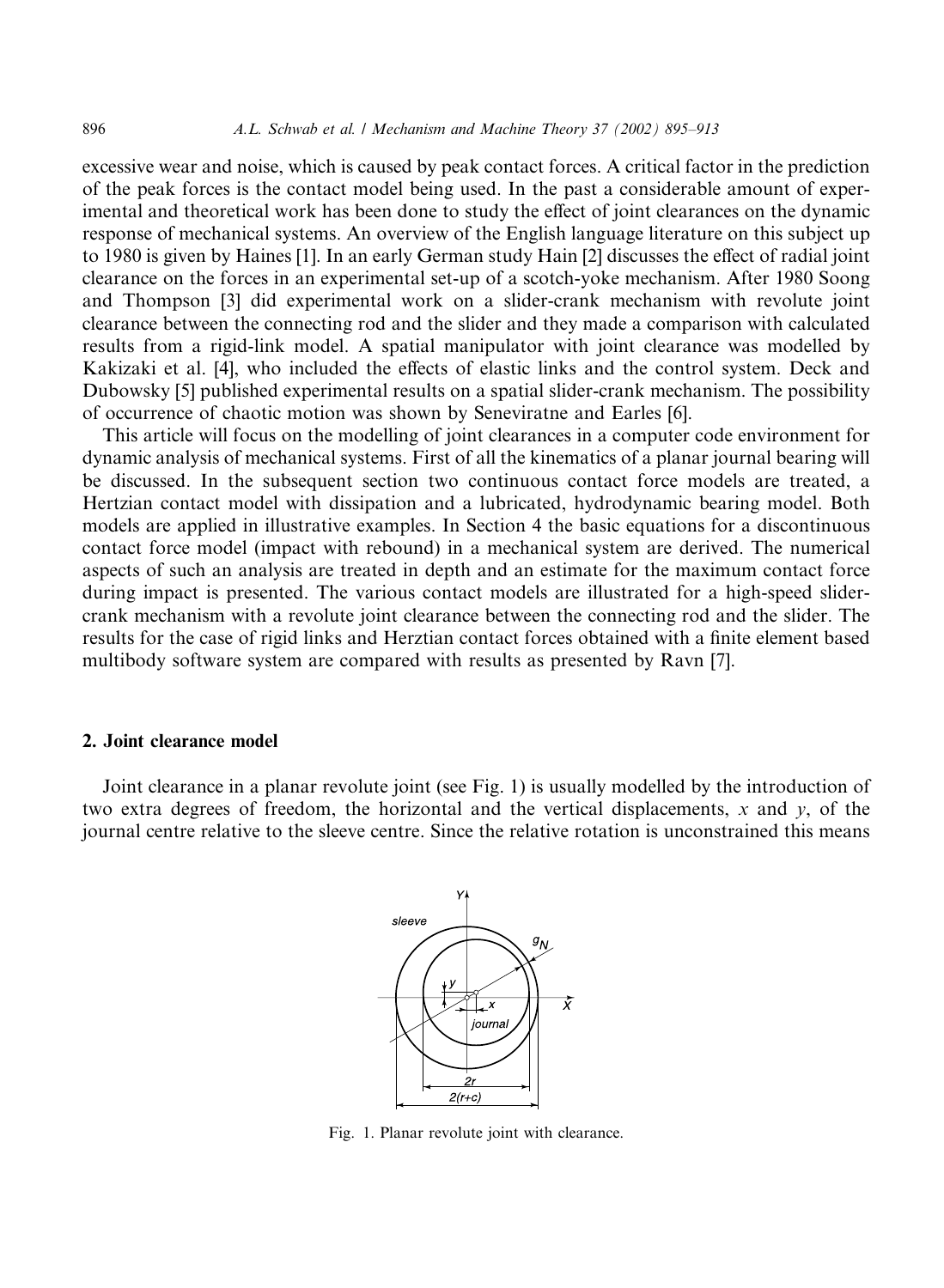that in a non-contact condition no constraints are introduced by the joint. The interaction between the two parts in the joint is solely achieved by normal and tangential contact forces.

The kinematic contact condition for a revolute joint with radial clearance  $c$  and relative displacements  $x$  and  $y$  is given by

$$
g_N = c - \sqrt{x^2 + y^2} \leq 0. \tag{1}
$$

No contact corresponds to  $g_N > 0$  while contact with local deformation near the contact zone, to be indicated as penetration, is denoted by a negative value of  $g_N$ . When the journal comes into contact with the sleeve and the contact is assumed rigid, one degree of freedom vanishes. The two remaining degrees of freedom are a relative rotation of the two parts and a rotation of the journal centre around the sleeve centre. In the case of friction in the contact region there is a possibility of sticking. When sticking occurs, again a degree of freedom disappears and there is only one possible relative motion in which the cylindrical surface of the journal rolls without slip along the inner sleeve surface.

#### 3. Continuous contact force models

# 3.1. Hertzian contact force model with dissipation

Since we are not interested in the shape nor any other detail of the contact region, we need only a global contact model with few parameters. For an unlubricated joint the Hertzian contact force model is an appropriate choice. Whereas the original Hertzian model does not include any energy dissipation, an extension by Lankarani and Nikravesh [8,9] includes energy loss due to internal damping. In this model the compressive contact force  $F_N$  in terms of the penetration depth  $\delta = -g_N$ , and velocity  $\dot{\delta} = -\dot{g}_N$ , is given by

$$
F_{\rm N} = \begin{cases} K\delta^n + D\dot{\delta} & \delta > 0 \\ 0 & \delta \leq 0. \end{cases}
$$
 (2)

For the frictionless Hertzian contact between two spheres [10] the exponent  $n = 3/2$  and the stiffness parameter  $K$  is given by

$$
K = \frac{4}{3\pi(h_1 + h_2)}\sqrt{\overline{R}},\tag{3}
$$

where

$$
\overline{R} = \frac{R_1 R_2}{R_1 + R_2}; \quad h_i = \frac{1 - v_i^2}{\pi E_i} \quad i = 1, 2
$$

with radius  $R_i$ , Poisson's ratio  $v_i$  and Young's modulus  $E_i$  associated with each sphere. A form for the hysteretic damping coefficient according to

$$
D = H\delta^n,\tag{4}
$$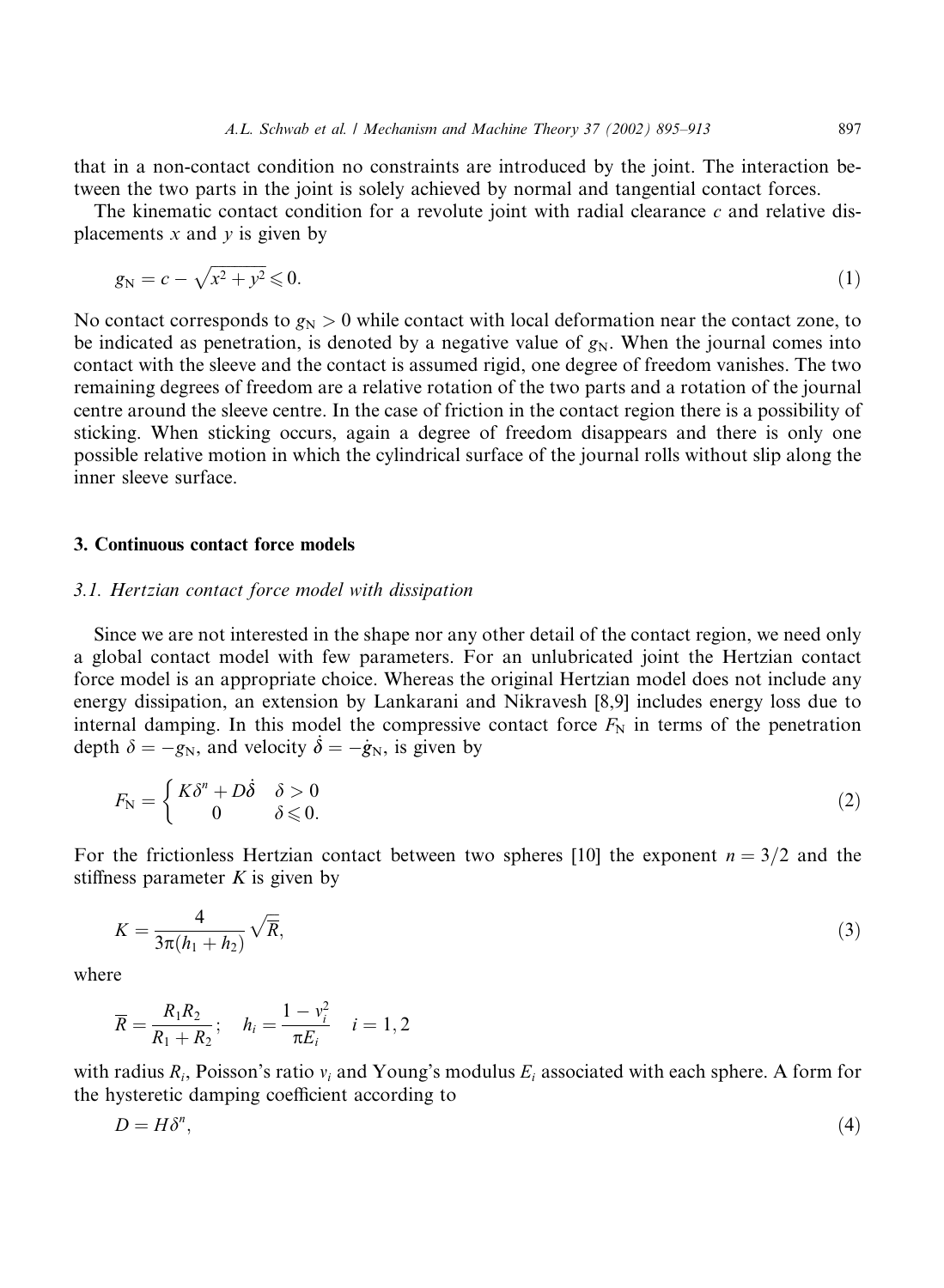was proposed by Hunt and Crossley [11]. The so-called hysteretic damping factor  $H$  can be estimated from a comparison of the energy loss at a central impact of two spheres with coefficient of restitution  $e$  and the energy loss after one hysteretic loop, yielding

$$
H = \frac{3K(1 - e^2)}{4\dot{\delta}^-},\tag{5}
$$

with  $\dot{\delta}^-$  the penetration velocity just before impact. A major drawback of this model is the dependency of the hysteretic damping factor H on the impact velocity  $\dot{\delta}^-$ . In finding this we have to track down the precise moment of impact which makes the continuous model partly non-smooth. Furthermore it can be shown that the approximate model underestimates the amount of dissipated energy, and consequently results in a higher velocity after impact. For a restitution factor  $e$ of 0.75 and above, the error in the velocity after impact is less than 10%, while the error in the dissipated energy is less than 25%. This contact law is derived for colliding spheres having circular contact regions. In the case of a planar revolute joint we have to deal with cylindrical line contact. This line contact will only be present when we have two extremely precise aligned long cylinders. This is usually not the case and therefore Harris [12] proposes that the sphere contact model should be used. According to Ravn [7] this is reasonably close to the more complicated force–displacement relation for cylindrical line contact.

An illustrative example of the dissipative Hertzian contact force model is an elastic sphere impacting an elastic barrier. The parameters for this example are chosen in conformity with those of the slider-crank example to be discussed in Section 5. The sphere with radius  $R_i = 9.5$  mm and mass  $m = 0.145$  kg has an initial velocity just before impact of  $\dot{\delta}^- = 5$  m/s. The fixed barrier has a concave spherical curvature with radius  $R_j = -10.0$  mm. The materials in contact have the properties of steel with Young's modulus  $E = 2.06 \times 10^{11}$  N/m<sup>2</sup>, Poisson's ratio  $v = 0.3$  and coefficient of restitution  $e = 0.95$ . Fig. 2 shows the penetration depth, the contact force and the hysteretic loop for a typical impact.



Fig. 2. Hertzian contact law according to (2) with penetration depth  $\delta$ , contact force  $F_N$  and hysteretic loop of a sphere impacting a barrier;  $m = 0.145$  kg;  $\dot{\delta}^- = 5$  m/s;  $K = 65.8 \times 10^9$  N/m<sup>1.5</sup>;  $e = 0.95$ .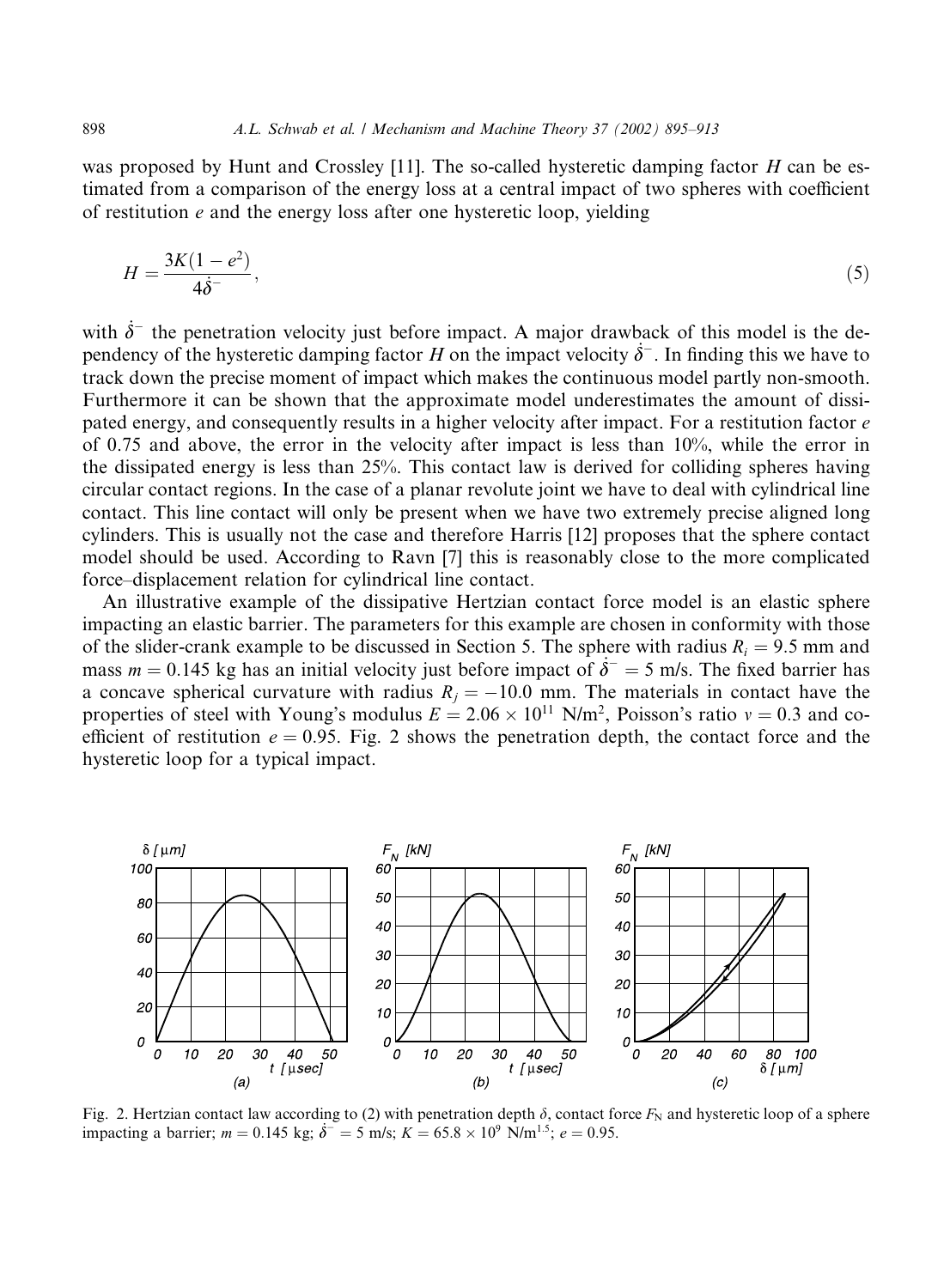#### 3.2. Hydrodynamic contact force model

Since most of the joint clearances in mechanisms and machines are in lubricated bearings, a model is needed for this type of bearing. The simplest type of fluid film bearing for a revolute joint is the plane full journal bearing. Rogers and Andrews [13] are among the few who incorporate a simple empirical hydrodynamic bearing model in a linkage dynamic analysis. In the work of Moes et al. [14] simple but nevertheless accurate closed-form analytical expressions for the load carrying properties of fluid film bearings are introduced. These solutions are based upon the Reynolds equation for a thin film. Incorporated is the effect of cavitation and the finite length of the bearing. An algorithmic interpretation of their expressions for the determination of the bearing force as a function of the relative position and speed of the journal and the physical parameters of the bearing is presented in Appendix A. This straightforward algorithm can be coded in any numerical procedure. It returns the forces exerted by the fluid film on the sleeve expressed in the Cartesian reference frame  $Oxy$  of the sleeve as

$$
\begin{bmatrix} F_x \\ F_y \end{bmatrix} = 2\mu l \left(\frac{r}{c}\right)^3 v_s \begin{bmatrix} \cos\varphi & -\sin\varphi \\ \sin\varphi & \cos\varphi \end{bmatrix} \begin{bmatrix} W_x \\ W_y \end{bmatrix},\tag{6}
$$

with journal radius r, radial clearance c, bearing length  $l$ , lubricant dynamic viscosity  $u$ , puresqueeze velocity magnitude  $v_s$  and orientation  $\varphi$ , and dimensionless damping coefficients  $W_x$  and  $W<sub>v</sub>$  which are a function of the shape and the state of motion of the bearing. An example of the quasi-static load carrying capacity of such a lubricated journal bearing is shown in Fig. 3. The sleeve is fixed and the journal rotates with a constant angular velocity. The bearing force with respect to the fixed frame is calculated as a function of the scaled horizontal position  $x/c$ . In every position the velocities x and y are zero (quasi-static). The bearing dimensions are the same as those of the slider-crank example from Section 5. From this example a major characteristic of the bearing model is immediately clear: when the journal approaches the sleeve, e.g.  $x/c > 0.95$ , the bearing force increases very rapidly; note the logarithmic scale used. The bearing becomes stiff and the numerical analysis will be sensitive to small errors in the relative journal positions  $x$  and  $y$ .



Fig. 3. Bearing force F in magnitude  $(-)$  and orientation  $(-)$  exerted by the lubricant on the journal as a function of the eccentricity  $x/c(y=0)$  for the quasi-static case  $(\dot{x}=0 \text{ and } \dot{y}=0)$ , with a hydrodynamic lubricated bearing according to the model by Moes et al. [14];  $\omega = 163.62$  rad/s;  $r = 10.0$  mm;  $c = 0.5$  mm;  $l = 2r$ ;  $\mu = 0.1$  N s/m<sup>2</sup>.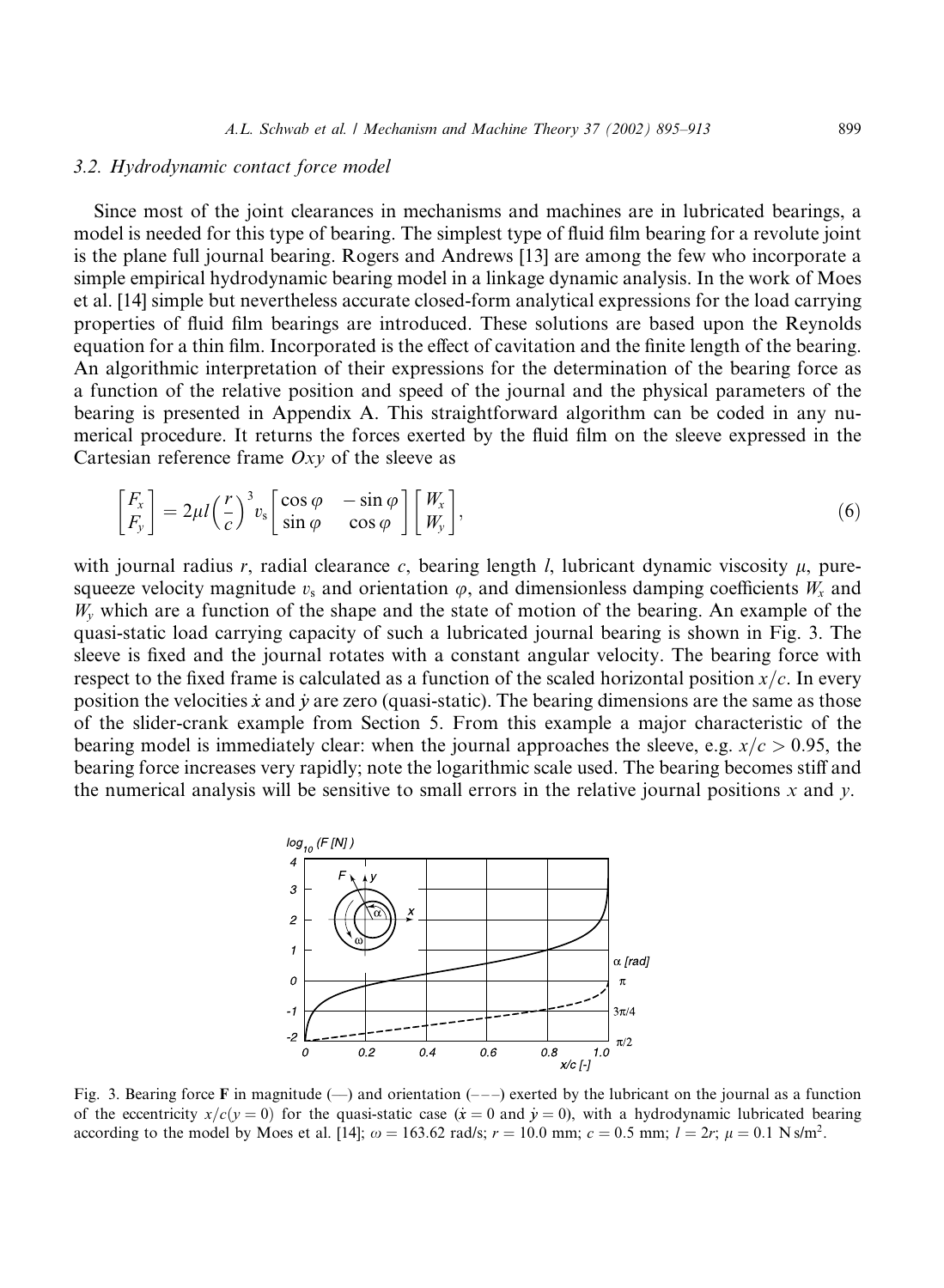#### 4. Discontinuous contact force model

#### 4.1. Impulse equations

In the discontinuous contact force model the duration of contact is assumed to be very short in comparison with the time scale of the problem at hand. Under this assumption the change in velocity is instantaneous and we speak of an impact. The velocity jump is enforced by a very high value of the contact force acting only during a small time interval of contact. In the limit case the force is infinite and the time interval is zero. The integral of the force with respect to time over the duration of the impact, the impulse, has a finite value which is the cause of the velocity jump. While the impact takes place all positions remain constant and all non-impulsive forces of the mechanical system can be neglected. The impact is usually divided into a compression and an expansion phase. Newton's impact law links these two phases by stating that the relative speed after impact equals  $e$  times the relative speed before impact but it has the opposite direction. The factor e is the coefficient of restitution. A value of  $e = 1$  corresponds with a fully elastic impact whereas the value of  $e = 0$  represents a completely inelastic impact in which the two parts "stick" together after impact. For an unconstrained mechanical system the equations of motion can be written as

$$
M\ddot{q} = f,\tag{7}
$$

with mass matrix M, the accelerations  $\ddot{\mathbf{q}}$  of the generalized coordinates q and the sum of all generalized forces f. When contact occurs possibly at a number of points, indicated by the vector equation  $\mathbf{g}_{N}(\mathbf{q}) = \mathbf{0}$ , the system becomes constrained and the equations of motion become

$$
\mathbf{M}\ddot{\mathbf{q}} + \mathbf{g}_{N}^{T}\lambda_{N} = \mathbf{f},\tag{8}
$$

with the partial derivatives  $g_N' = \partial g_N / \partial q$  and the multipliers  $\lambda_N$  dual to the relative contact velocities  $\dot{\mathbf{g}}_N$ . These multipliers can be interpreted as the contact forces. Integration of these equations of motion over the time of impact and taking the limit case yields

$$
\lim_{t^- \uparrow t^+} \int_{t^-}^{t^+} (\mathbf{M}\ddot{\mathbf{q}} + \mathbf{g}_N^T \mathbf{\lambda}_N) dt = \mathbf{0}.
$$
\n(9)

The generalized forces f only contain non-impulsive forces and therefore the right-hand side vanishes. Under the introduction of the contact impulses,

$$
\mathbf{s}_{N} = \lim_{t^{-} \uparrow t^{+}} \int_{t^{-}}^{t^{+}} \lambda_{N} dt,
$$
\n(10)

and noting that the mass matrix, in general a function of the generalized coordinates, stays constant during impact, the momentum equations for the mechanical system become

$$
\mathbf{M}\dot{\mathbf{q}}^+ + \mathbf{g}_N^T \mathbf{s}_N = \mathbf{M}\dot{\mathbf{q}}^-, \tag{11}
$$

with  $\dot{q}$  the generalized velocities before and  $\dot{q}$ <sup>+</sup> the generalized velocities after impact. Together with Newton's impact law,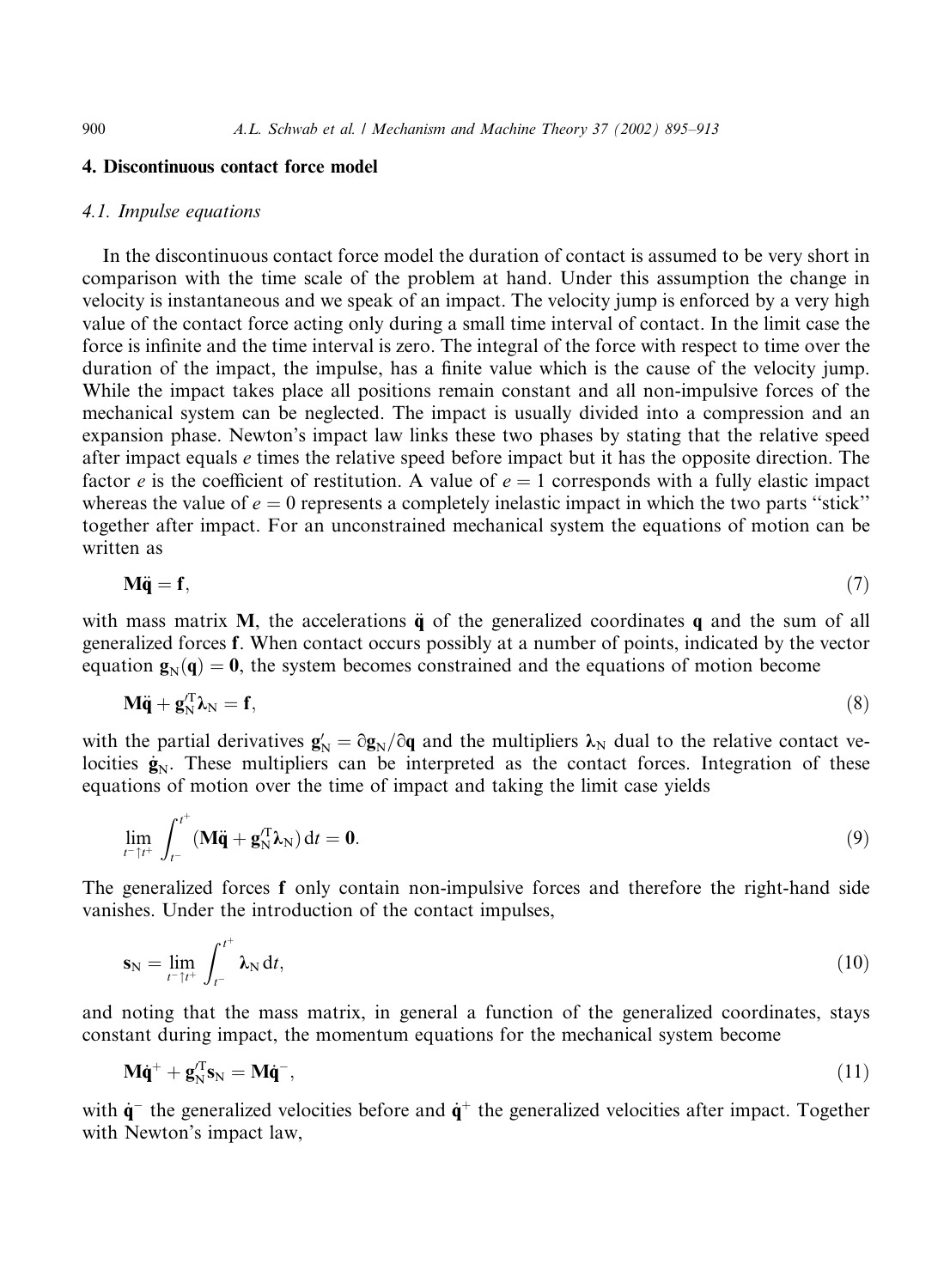A.L. Schwab et al. / Mechanism and Machine Theory 37 (2002) 895–913 901

$$
\dot{\mathbf{g}}_{\mathrm{N}}^{+} = -e\dot{\mathbf{g}}_{\mathrm{N}}^{-}, \quad \text{or} \quad \mathbf{g}_{\mathrm{N}}^{\prime}\dot{\mathbf{q}}^{+} = -e\mathbf{g}_{\mathrm{N}}^{\prime}\dot{\mathbf{q}}^{-}, \tag{12}
$$

we have a complete set of linear equations reading

$$
\begin{bmatrix} \mathbf{M} & \mathbf{g}_{N}^{J^{T}} \\ \mathbf{g}_{N}^{J} & \mathbf{0} \end{bmatrix} \begin{bmatrix} \dot{\mathbf{q}}^{+} \\ \mathbf{s}_{N} \end{bmatrix} = \begin{bmatrix} \mathbf{M}\dot{\mathbf{q}}^{-} \\ -e\mathbf{g}_{N}^{J}\dot{\mathbf{q}}^{-} \end{bmatrix}.
$$
\n(13)

From these equations the velocities after impact  $\dot{q}^+$  together with the contact impulses  $s_N$  can be found. Because Newton's impact law (12) is often contradicted experimentally in case of multiple impacts, a restriction to simple impacts is made. With one impact occurring at a time the resulting contact impulse can be solved as

$$
s_N = (1+e)m_e\mathbf{g}'_N\dot{\mathbf{q}}^-, \tag{14}
$$

where the effective mass

$$
m_{\rm e} = 1/(\mathbf{g}_{\rm N}' \mathbf{M}^{-1} \mathbf{g}_{\rm N}^{\rm T}). \tag{15}
$$

The velocities after impact are given by

$$
\dot{\mathbf{q}}^+ = \dot{\mathbf{q}}^- - \mathbf{M}^{-1} \mathbf{g}_N^T s_N. \tag{16}
$$

The change of energy during impact is equal to the difference of the kinetic energy before and after the impact yielding

$$
\Delta T = -\frac{1}{2}(1 - e^2)m_e(\dot{g}^{-}_N)^2. \tag{17}
$$

Since the coefficient of restitution  $e$  is between 0 and 1, the impact will always be dissipative except for the limit case  $e = 1$ , where we have energy conservation.

#### 4.2. Numerical aspects of impact analysis

In a joint having a clearance three distinct states are to be observed: free flight where there is no contact between the two parts, impact and permanent contact. In doing the numerical calculations it is very important to find the precise moment in time of transition between these different states. If not, there will be a build-up of errors and the final results are inaccurate. If we rely on the integration routine to do this job it has to step back and take smaller steps until a step is taken within the error tolerance. The transition from an impacting motion to permanent contact leads to an infinite number of impacts (with decreasing impact velocities) in a finite period of time, a socalled finite time singularity. In the next three subsections the handling of the different transitions will be treated.

#### 4.2.1. Contact detection

Usually coming into contact is detected by a change of sign in the distance  $g_N$  between the discrete moments in time  $t_n$  and  $t_{n+1}$ ,

$$
g_{\mathrm{N}}(\mathbf{q}(t_n))g_{\mathrm{N}}(\mathbf{q}(t_{n+1}))<0.\tag{18}
$$

This zero crossing of  $g_N(\mathbf{q}(t))$  can be found with the help of a bisection or a Newton–Raphson procedure. In both cases we need to calculate intermediate values of  $q(t)$ . A fast and accurate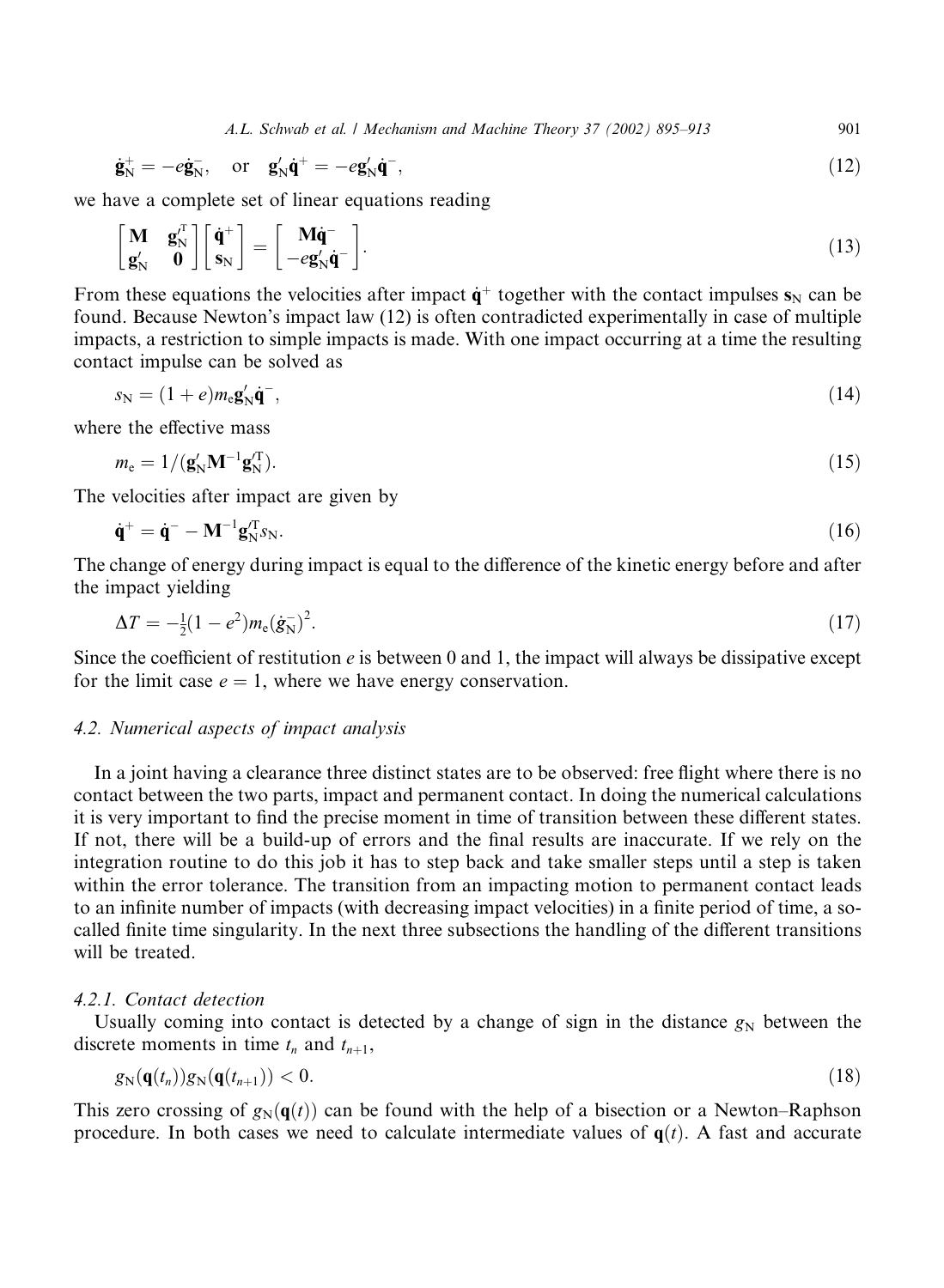approach, as proposed by Meijaard [15], uses a third-order interpolation polynomial between the already calculated position and velocity at  $t_n$  and  $t_{n+1}$ . This interpolation reads

$$
\mathbf{q}(t) = (1 - 3\xi^2 + 2\xi^3)\mathbf{q}(t_n) + (\xi - 2\xi^2 + \xi^3)h\dot{\mathbf{q}}(t_n) + (3\xi^2 - 2\xi^3)\mathbf{q}(t_{n+1}) + (-\xi^2 + \xi^3)h\dot{\mathbf{q}}(t_{n+1})
$$
\n(19)

with  $\xi = (t - t_n)/h$  and  $h = t_{n+1} - t_n$ . By interpolation of the generalized coordinates  $q(t)$  and evaluation of the distance function  $g_N(\mathbf{q}(t))$  the moment of contact can be calculated within a given error tolerance. We thus avoid repetitive calculation of the accelerations from the system equations to find the zero crossing.

#### 4.2.2. Permanent contact

Just as with a bouncing ball on a horizontal plane, the journal may tend to stay in permanent contact with the sleeve. In the analysis this is often recognized as a rapidly increasing number of impacts with decreasing impulses. On the basis of slowly varying forces the motion, after impact with such a low impact velocity, can be estimated by a constant acceleration flight,

$$
g_{N}(t_{n}+h)=\dot{g}_{N}(t_{n})h+\frac{1}{2}\ddot{g}_{N}(t_{n})h^{2}.
$$
\n(20)

The next moment of contact is estimated by setting  $g_N(t_n + h)$  to zero from which we come up with an estimated duration between contacts,

$$
h_{\rm c} = -2\frac{\dot{g}_{\rm N}}{\ddot{g}_{\rm N}}.\tag{21}
$$

If this estimated duration is within the integration timestep, contact within one integration step is highly probable. The time in which permanent contact will occur can be estimated by assuming a number of subsequent impacts with coefficient of restitution e. After the first impact, the impact velocity is reduced by a factor e while the acceleration,  $\ddot{g}_N$ , more or less stays the same. The estimated duration till permanent contact is the sum of the infinite sequence of durations given by

$$
h_{\infty} = h_{\rm c} + eh_{\rm c} + e^2 h_{\rm c} + \dots = \frac{1}{1 - e} h_{\rm c}.
$$
 (22)

If, at impact, this estimated  $h_{\infty}$  is less than the integration step size h, permanent contact is assumed. The configuration of the system at permanent contact is found by first interpolating the generalized positions and velocities at the time of impact and then doing a fully inelastic impact calculation.

If the two parts are in permanent contact the equations of motion for this constrained mechanical system are according to (8). These together with the contact condition  $g_N = 0$  lead to a mixed set of ordinary differential and algebraic equations (DAEs).

$$
\begin{bmatrix} \mathbf{M} & \mathbf{g}_{N}^{J} \\ \mathbf{g}_{N}^{J} & \mathbf{0} \end{bmatrix} \begin{bmatrix} \ddot{\mathbf{q}} \\ \dot{\lambda}_{N} \end{bmatrix} = \begin{bmatrix} \mathbf{f} \\ -\mathbf{g}_{N}^{J} \dot{\mathbf{q}} \dot{\mathbf{q}} \end{bmatrix}.
$$
 (23)

These equations can be solved in various ways. In our approach as implemented in the multibody computer code SPACAR [16] the system equations are transformed to a system of independent coordinates. In literature this procedure is often referred to as coordinate partitioning.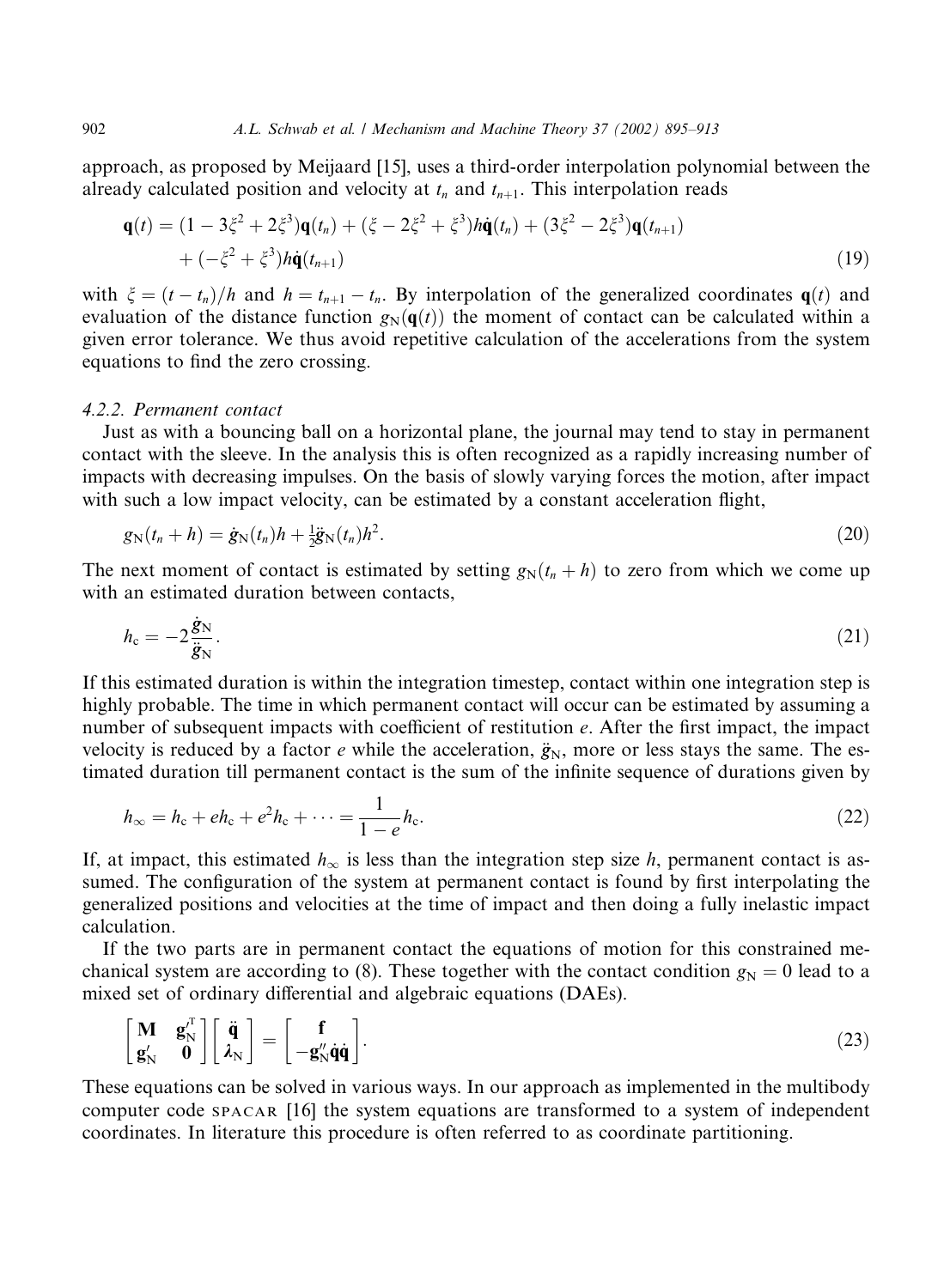#### 4.2.3. Loss of contact

The loss of contact can be detected by monitoring the contact force  $\lambda_N$ . If this force becomes positive, i.e. tension in the contact region, the contact condition,  $g_N = 0$ , has to be dropped. In finding the zero crossing of the contact force intermediate values can be calculated with the mixed DAEs from (23). For the intermediate values of  $\bf{q}$  and  $\dot{\bf{q}}$  the same third-order interpolation polynomial as in (19) can be used. On the other hand, if a numeric integration scheme with intermediate steps is used, like for instance the classic fourth-order Runge–Kutta method, the intermediate values of the contact force can be used for direct interpolation in time. This is a fast and accurate method. In the case of having an intermediate value at the midpoint  $h/2$  the secondorder interpolation yields

$$
\lambda_{N}(t) = (1 - 3\xi + 2\xi^{2})\lambda_{N0} + (4\xi - 4\xi^{2})\lambda_{Nh/2} + (-\xi + 2\xi^{2})\lambda_{Nh}, \tag{24}
$$

with  $\xi = (t - t_n)/h$  and  $h = t_{n+1} - t_n$ , the contact force  $\lambda_{N0}$  at the beginning,  $\lambda_{Nh/2}$  at the midpoint, and  $\lambda_{Nh}$  at the end of the step.

#### 4.2.4. Maximum contact force estimation

The maximum contact force can be estimated from the contact impulse  $s_N$  and the elastic material properties of the joint. We shall assume a non-dissipating contact force model according to

$$
F_{\rm N}=K\delta^n.\tag{25}
$$

The maximum indentation is calculated from the balance of the kinetic energy just before impact and the elastic energy at maximum indentation,

$$
\frac{1}{2}m_e(\dot{\delta}^-)^2 = \frac{1}{n+1}K\delta_{\max}^{n+1},\tag{26}
$$

where  $m_e$  is the effective mass (15) of the mechanical system at the contact location. With the contact impulse  $s_N = m_e \dot{\delta}^-$  the maximum indentation yields

$$
\delta_{\max} = \left(\frac{n+1}{2} \frac{s_{\rm N}^2}{m_{\rm e} K}\right)^{1/(n+1)}
$$
(27)

and the estimated maximum contact force is given by

$$
F_{\rm N \, max} = \left(\frac{n+1}{2} \frac{K^{1/n}}{m_{\rm e}} s_{\rm N}^2\right)^{n/n+1}.\tag{28}
$$

In the case of a Hertzian contact,  $n = \frac{3}{2}$  in the above expressions, whereas in the case of a linear spring the exponent  $n$  is one and the maximum contact force yields

$$
F_{\rm N\,max} = \omega_{\rm c} s_{\rm N},\tag{29}
$$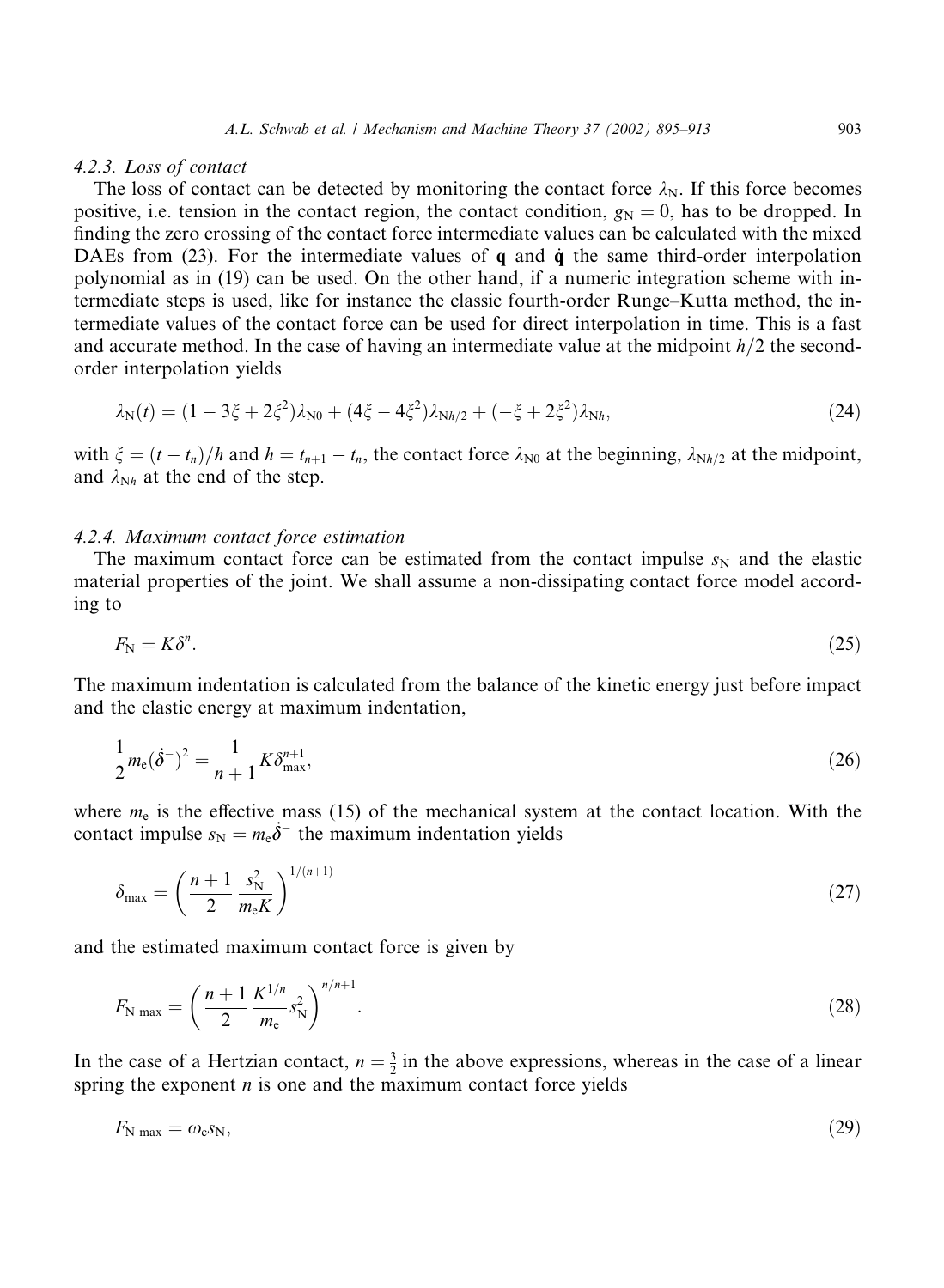where we have introduced the natural contact frequency

$$
\omega_{\rm c} = \sqrt{\frac{K}{m_{\rm e}}}.\tag{30}
$$

In the expression for the contact force (29) we clearly recognize the impact  $s_N$  being a product of a high force  $F_{\text{N max}}$  and short time period  $1/\omega_c$ . The approximation for the maximum contact force only holds for high contact frequencies in comparison to the other natural frequencies of the system.

#### 5. Application to a slider-crank mechanism

A slider-crank mechanism is used as an example to illustrate the effect of the different types of joint clearance models. The same mechanism has been used as an example by Ravn [7], which allows us to compare some results. The mechanism, as shown in Fig. 4, consists of a rigid crank of length 0.05 m, a rigid or elastic connecting rod of length 0.12 m and flexural rigidity  $EI = 6.2146 \times 10^3$  Nm<sup>2</sup>, and a slider. The slider mass and the uniformly distributed mass of the connecting rod are both 0.145 kg. The crank rotates at a constant angular velocity  $\omega = 523.6$ rad/s. The revolute joint between the connecting rod and the slider is modelled with joint clearance. The journal radius is 9.5 mm while the sleeve radius is 10.0 mm. The width of the joint is 20.0 mm. The materials in contact have the properties of steel with Young's modulus  $E =$  $2.06 \times 10^{11}$  N/m<sup>2</sup>, Poisson's ratio  $v = 0.3$ , coefficient of restitution  $e = 0.95$  and zero friction is assumed. For the fluid film lubricated journal bearing a lubricant dynamic viscosity of  $\mu = 0.1$  N s/m<sup>2</sup> is used. In the initial configuration the slider is in the top dead centre and the journal centre displacements and velocities are taken to be zero. Four different cases will be considered. First, all links are considered to be rigid bodies and a Hertzian contact force model is used at the revolute slider joint. Second, again all links are rigid but an impact model at the revolute slider joint is used. Third, a rigid crank and an elastic connecting rod, and a Hertzian contact force model at the revolute slider joint are used. Fourth, all links are assumed to be rigid bodies and a hydrodynamic lubricated bearing at the revolute slider joint is used.

The example is modelled in the general purpose multibody computer code SPACAR [16], which in short can be characterized by finite element method modelling with transformation to independent generalized coordinates. Since clearances are typically at least a 100 times smaller than link lengths the effect of the clearance can be treated as a small perturbation on the ideal kinematic motion. This same treatment is used by Dubowsky and Gardner [17]. The perturbations, being the small displacements in the joint, are handled with the concept of small vibrations superimposed on non-



Fig. 4. Slider-crank mechanism with radial clearance at the slider revolute joint.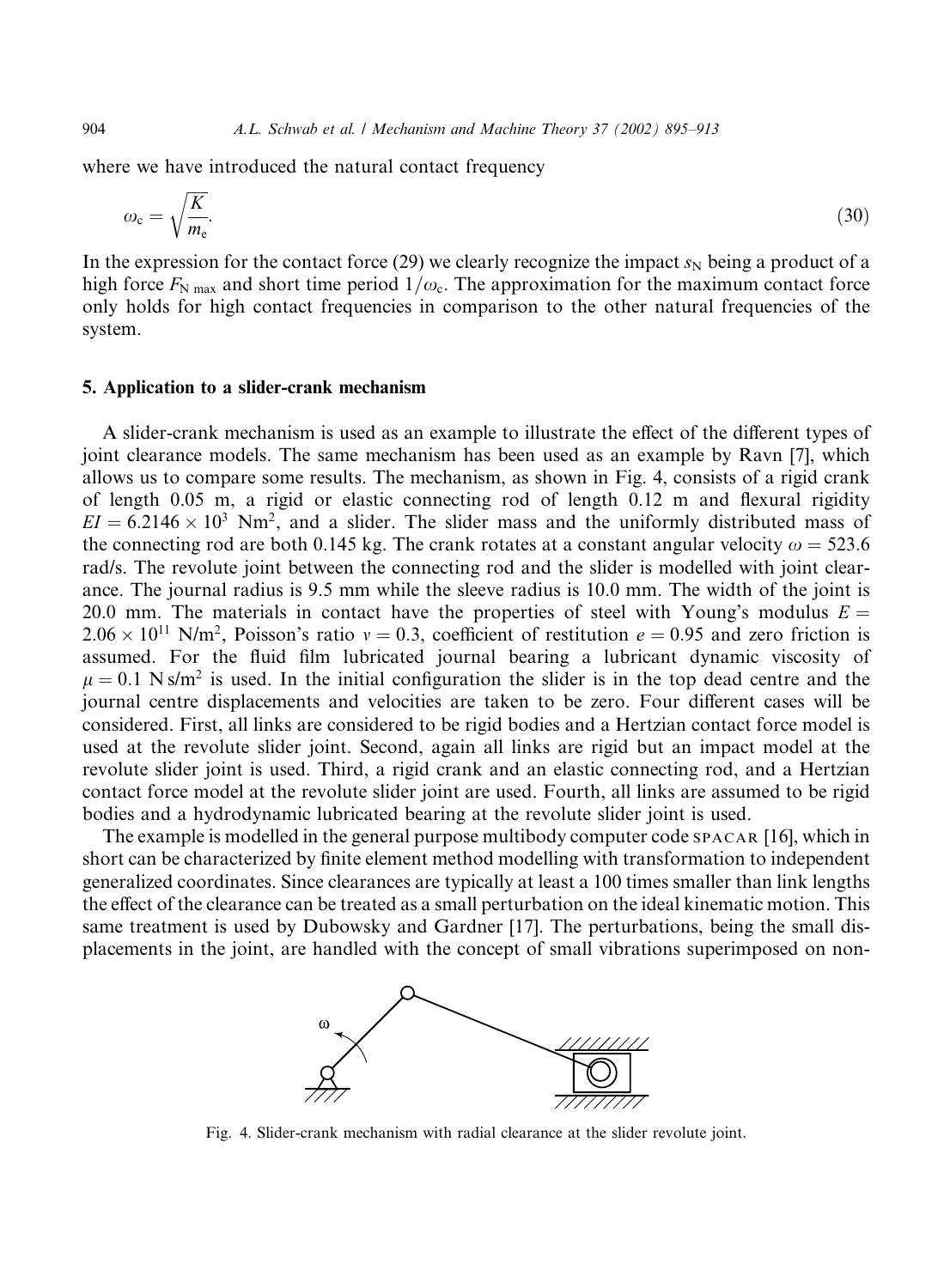linear rigid body motion as described by Schwab and Meijaard [18]. This is a fast and accurate method in particular for systems having high eigenfrequencies relative to the driving frequency.

# 5.1. Continuous Hertzian contact force model

In this first case the links are considered to be rigid bodies and the contact force model for the revolute joint at the slider is of the Hertzian type. This corresponds to the example as given by Ravn [7]. The line contact in the revolute joint will only be present for two cylinders aligned with extreme precision. Also, a uniform force distribution over the length of the joint can only be the case if we neglect the boundary effects. With these arguments we propose to use the Hertzian contact force law between two spheres. With the example parameters from above the Hertzian stiffness coefficient (3) can be calculated with  $R_1 = 9.5$  mm and  $R_2 = -10.0$  mm as  $K = 65.8 \times 10^9$ N/m<sup>1.5</sup>. The slider accelerations and velocities for the time interval of two crank revolutions, after the transient has died out, are shown in Fig. 5. In the first half of the time interval the accelerations show smooth changes while in the second half they show high peak values which immediately drop back to zero. These zero accelerations indicate the free flight of the slider and consequently the occurrence of impacts in the joint. This is confirmed by step-like changes of the velocity during this second half of the interval. The torque applied to the crank to maintain constant angular velocity is shown in Fig. 6. Here again we observe the high peak values due to the impacts. The rigid slider and crank propagate the high peak forces at the joint instantaneously to the crank. In the path of the journal centre as shown in Fig. 6, we recognize the different contact modes: free flight, impact with rebound, and permanent contact. The dots are plotted equidistantly in time. The excursions outside the clearance circle are due to the local Hertz deformations. Results correspond well with those from Ravn [7].

# 5.2. Impact model with estimated maximum contact force

In this second case the links are again assumed rigid but the interaction in the revolute joint with clearance is modelled by partly elastic impacts. These impacts give rise to discontinuous



Fig. 5. Acceleration (a) and velocity (b) of the slider for the case of rigid links and a Hertzian contact force model. The smooth curves correspond to the case without clearance. The shown time interval corresponds to two crank revolutions.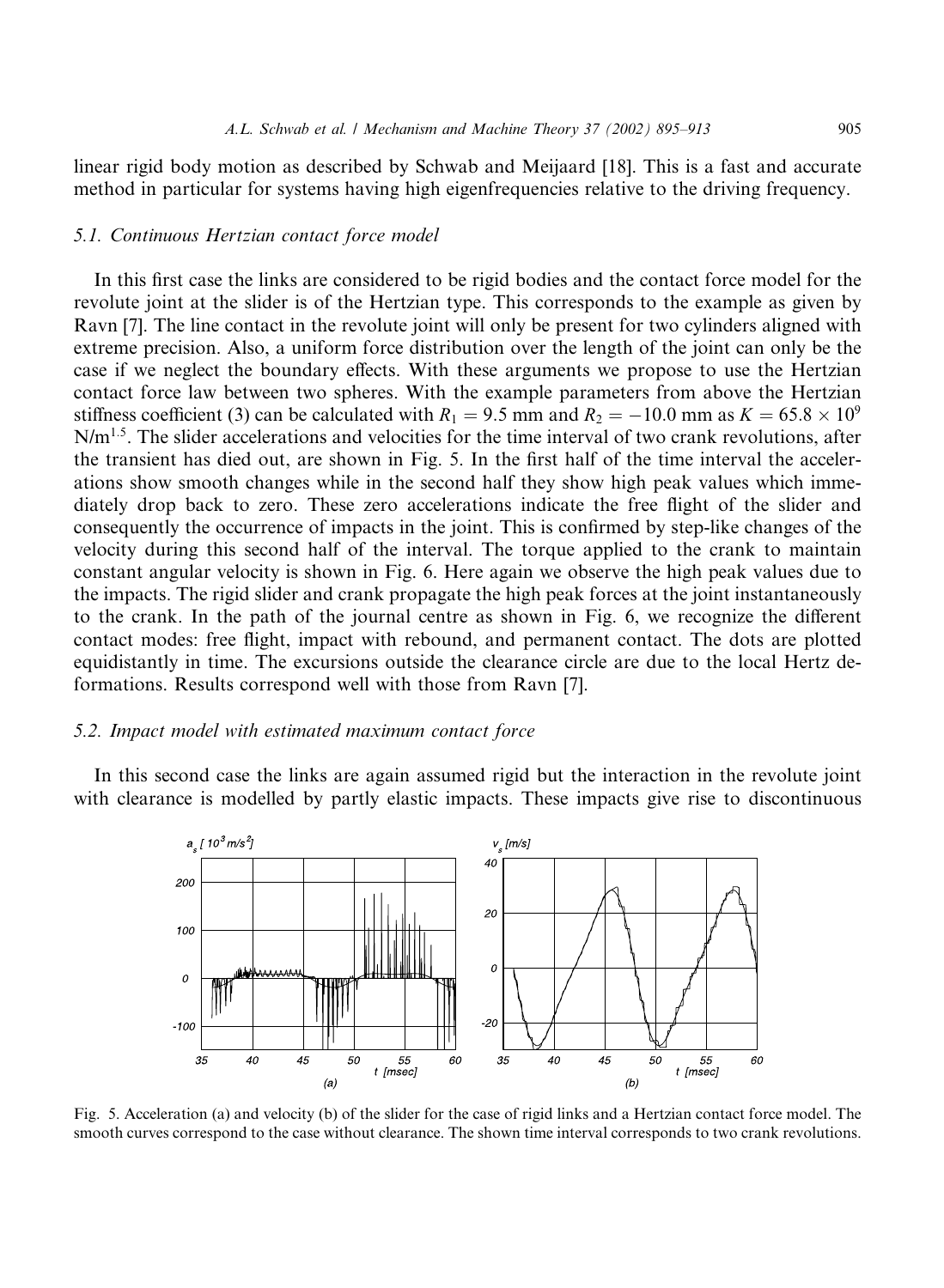

Fig. 6. Torque acting on the crank (a) and journal centre path (b) for the case of rigid links and a Hertzian contact force model. The smooth curve corresponds to the case without clearance. The shown time interval corresponds to two crank revolutions.

forces in the joint and jumps in the velocities of the system. The maximum contact force which occurs during the short period of impact is estimated with the simple model from Section 4.2.4. The slider acceleration and velocity for the time interval of two crank revolutions, after the transient has died out, are shown in Fig. 7. The slider acceleration is zero during most of the first crank revolution. This means that the slider is solely moved by impacts. These impacts can clearly be seen in the staircase-like slider velocity during this first half of the time interval. The second half of the time interval shows permanent contact. The acceleration and velocity oscillate, owing to the tangential oscillation of the journal in the sleeve, around the smooth curve of the rigid solution. In Fig. 8 showing the torques acting on the crank, vertical lines are drawn representing the maximum torques due to the estimated maximum contact forces according to (28). These estimates match well in magnitude and in mutual distance with the high torque peaks during the



Fig. 7. Acceleration (a) and velocity (b) of the slider for the case of rigid links and an impact contact model. The smooth curves correspond to the case without clearance. The shown time interval corresponds to two crank revolutions.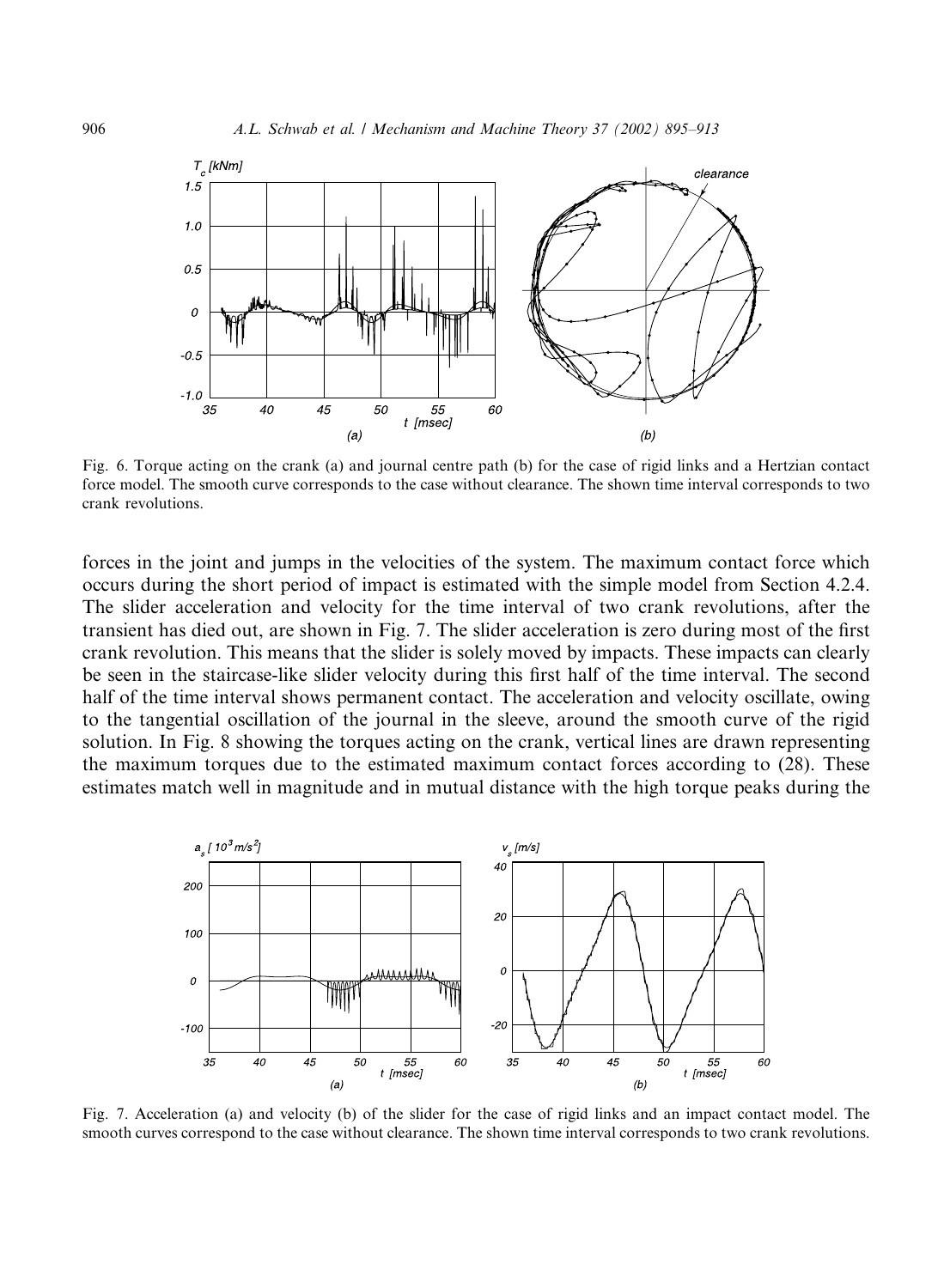

Fig. 8. Torque acting on the crank (a) and journal centre path (b) for the case of rigid links and an impact contact model. In the left figure, the smooth curve corresponds to the case without clearance and the vertical lines indicate the contribution to the torque from the estimated maximum contact force during impact. The shown time interval corresponds to two crank revolutions.

second half of the time interval for the Hertzian contact model from Fig. 6. At the end of the first crank revolution in Fig. 8, a smooth transition from the estimated maximum torque during impact in the permanent contact torque can be observed. In the path of the journal centre we recognize again the different contact modes: free flight, impact with immediate rebound, and permanent contact. The dots are plotted equidistantly in time. Note the zero penetration depths.

#### 5.3. Continuous Hertzian contact force model and elastic connecting rod

In this third case we model the connecting rod as an elastic Euler–Bernoulli beam and the crank as a rigid body, and we use the Hertzian contact force model at the slider joint. The centre line of the connecting rod is assumed inextensible since the frequencies of the axial modes are considerably higher than the frequency of the first bending mode. The material damping in the connecting rod is considered such that the damping of the first eigenmode for small vibrations is 1% of the critical damping. The connecting rod is modelled by two planar beam elements. The model has six degrees of freedom; two degrees of freedom result from the joint clearance and four degrees of freedom describe the bending of the connecting rod. Results are shown in Figs. 9 and 10. The elasticity of the connecting rod has a smoothing effect. Compared with the case where the connecting rod is modelled as a rigid body (Section 5.1), the maximum acceleration is reduced from  $180 \times 10^3$  to  $120 \times 10^3$  m/s<sup>2</sup> and the maximum driving torque from 1.35 to 0.85 kN m. The compliant elements act as a suspension. This effect of elasticity of the links was also noted by Dubowsky and Gardner [17]. During the first crank revolution a high-frequency response in the torque acting on the crank can be observed (see Fig. 10). This is due to high velocity impacts which excite the first and second bending eigenmode of the connecting rod. These eigenfrequencies can be estimated from a simply supported beam model as  $\omega_{bl} = 49 \times 10^3$  rad/s and  $\omega_{b2} = 197 \times$ 10<sup>3</sup> rad/s, and compared with the first eigenfrequency for axial vibrations  $\omega_a = 268 \times 10^3$  rad/s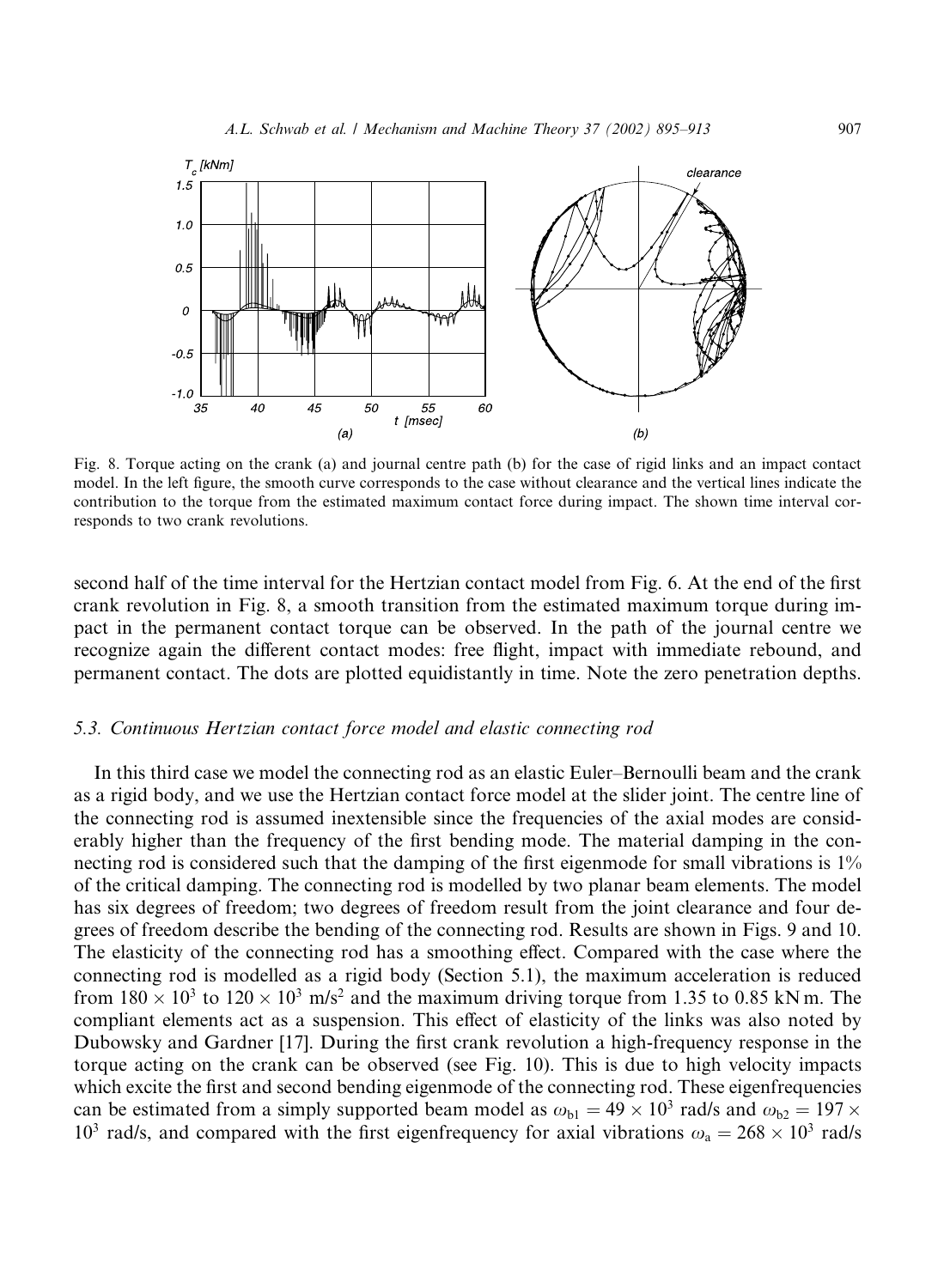

Fig. 9. Acceleration (a) and velocity (b) of the slider for the case of an elastic connecting rod and a Hertzian contact force model. The smooth curves correspond to the case without clearance. The shown time interval corresponds to two crank revolutions.



Fig. 10. Torque acting on the crank (a) and journal centre path (b) for the case of an elastic connecting rod and a Hertzian contact force model. The smooth curve corresponds to the case without clearance. The shown time interval corresponds to two crank revolutions.

justify the assumption of the inextensible beam model. The natural contact frequency as in (30) is  $\omega_c = 80 \times 10^3$  rad/s, and lies between the first and the second bending eigenfrequency of the rod. The recurring impacts with rebound can also be observed in the journal centre path.

# 5.4. Continuous contact force model with hydrodynamic lubricated bearing

In this fourth case the links are considered rigid bodies and the revolute slider joint is modelled with a hydrodynamic lubricated fluid film bearing as presented in Appendix A. Looking at the results for this case (Figs. 11 and 12) we see that they are almost the same as for the system without clearance, which are represented by the smoother curves in all figures. The responses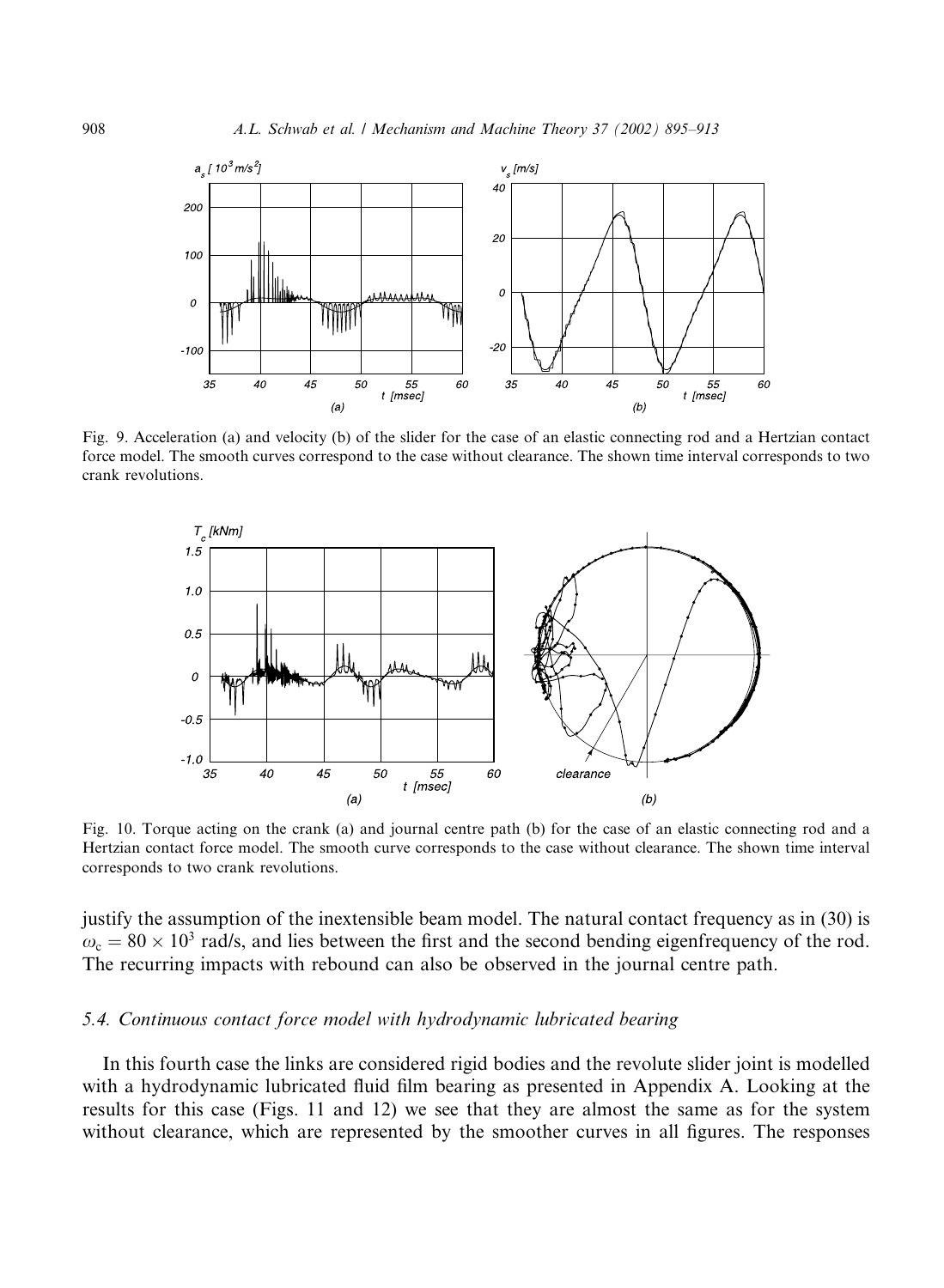differ only slightly when the slider acceleration has to change sign. The horizontal bearing force  $F<sub>x</sub>$ has to change sign and the bearing can only supply this by a flight of the journal across the sleeve. This can be seen in the journal centre path diagram (Fig. 12). This crossing will involve high journal centre speeds and subsequently will give rise to peak forces. The velocity of the slider shows clearly that at the extremes it has a tendency to lag behind. Note the steady state behaviour; the first and the second shown crank revolution are practically the same. In the bearing force locus (Fig. 13) the peak force after a change of sign of the horizontal bearing force  $F_x$  is evident. The peak force at high velocity and the high stiffness at maximum radial displacement can be observed in Fig. 14 the figure presents a 3D diagram of the magnitude of the bearing force versus the radial displacement and the radial velocity.



Fig. 11. Acceleration (a) and velocity (b) of the slider for the case of rigid links and a hydrodynamic lubricated bearing model. The smoother curves correspond to the case without clearance. The shown time interval corresponds to two crank revolutions.



Fig. 12. Torque acting on the crank (a) and journal centre path (b) for the case of rigid links and a hydrodynamic lubricated bearing model. The smooth curve in the left figure corresponds to the case without clearance, the dots with numbers in the right-hand figure indicate the corresponding crank angles. The shown time interval corresponds to two crank revolutions.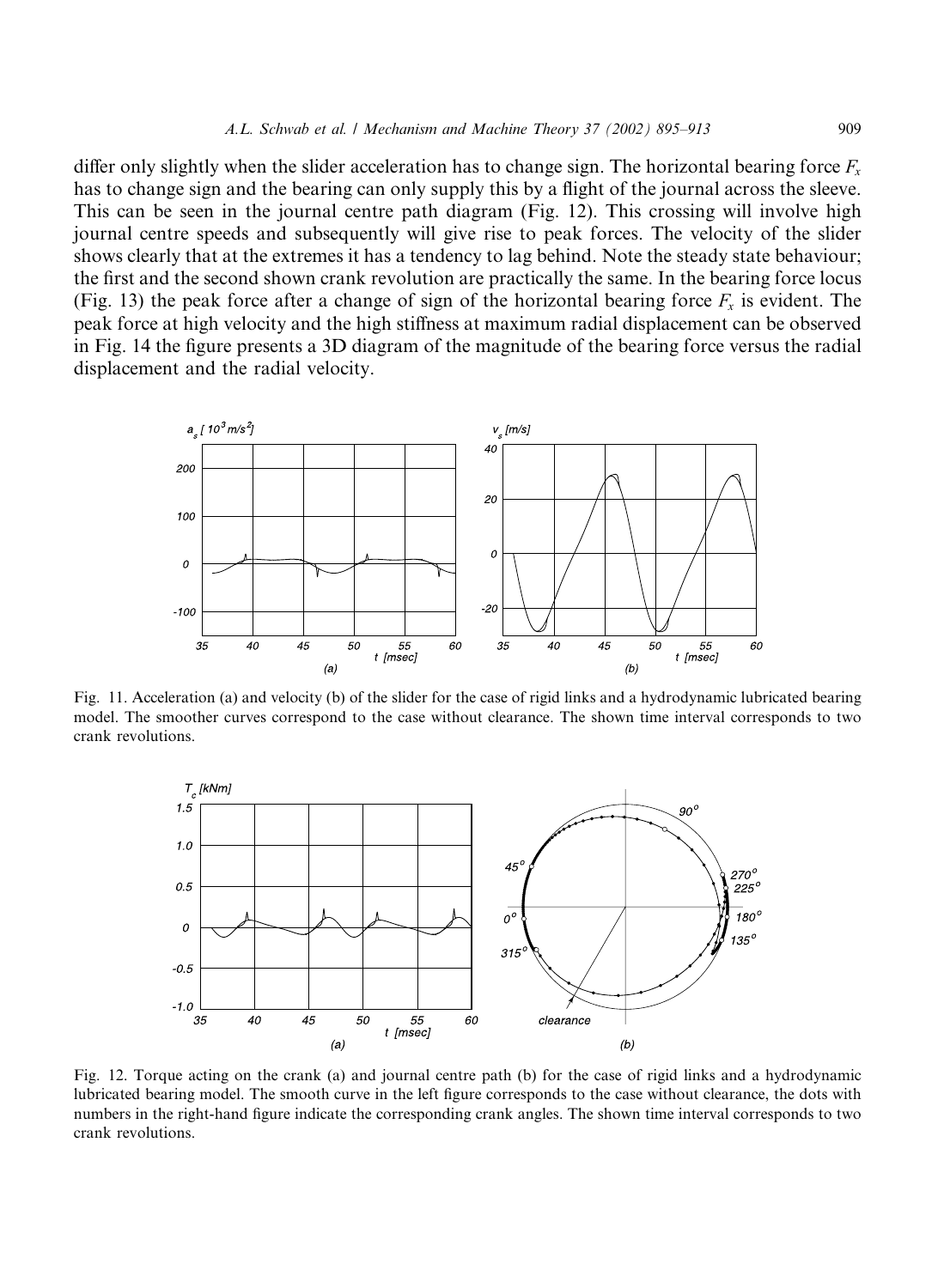

Fig. 13. Bearing force locus for the case of rigid links and a hydrodynamic lubricated bearing model. Dots with numbers indicate the corresponding crank angles. The dashed curve corresponds to the case without clearance.



Fig. 14. Magnitude of the bearing force F plotted against the radial displacement  $\rho$  and the radial velocity  $\dot{\rho}$  for the case of rigid links and a hydrodynamic lubricated bearing model. Dots with numbers indicate the corresponding crank angles.

# 6. Conclusion

Three clearance models for a revolute joint have been considered: a continuous contact force model, an impact model and a model for a hydrodynamic lubricated bearing. For the impact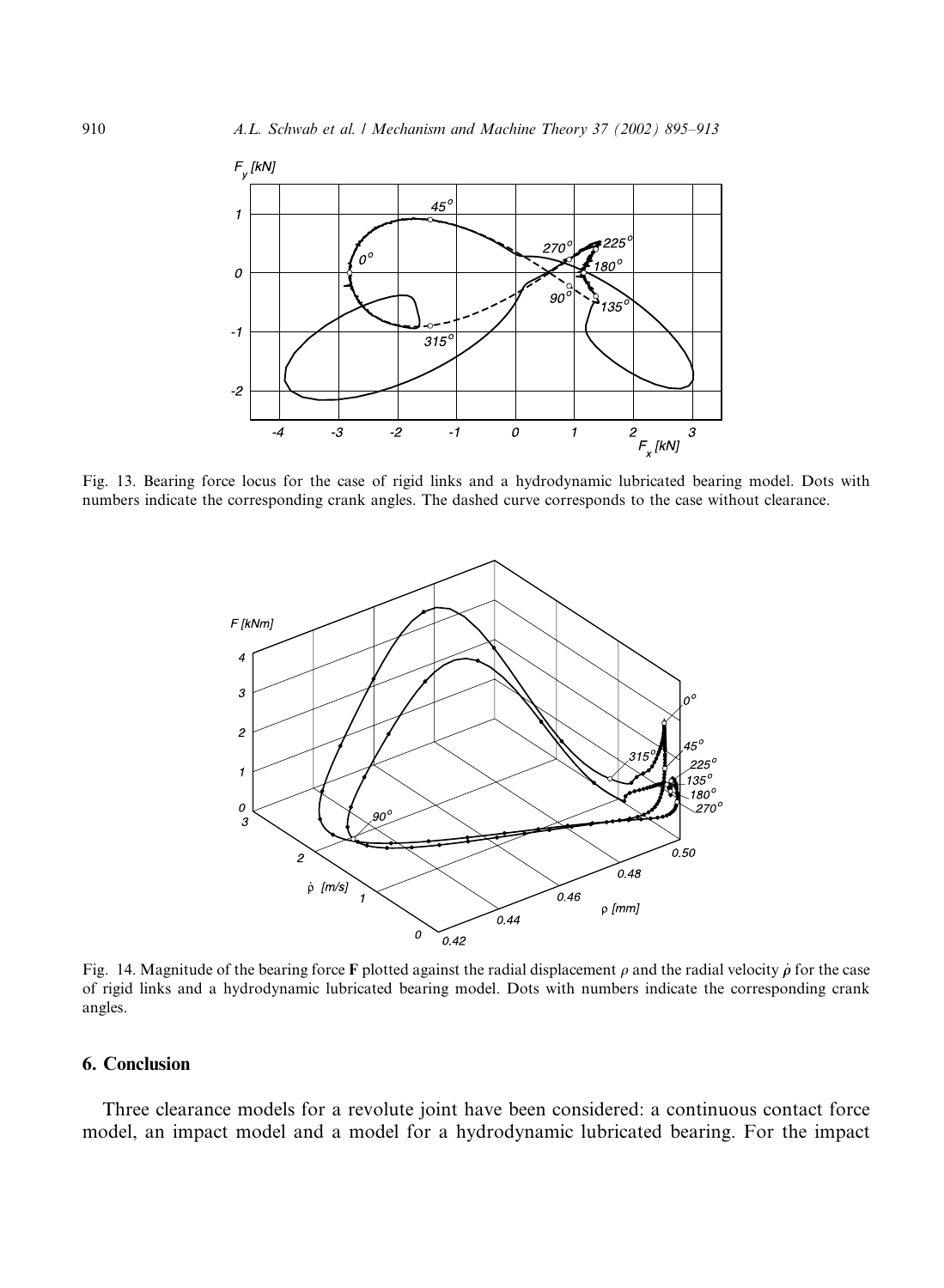model the impulse equations and numerical aspects in handling transitions between different states of motion have been presented; an estimate for the maximal contact force can be made.

The results from the impact model compare well with those from the Hertzian contact force model. Both models can predict the dynamic response of mechanisms and machines having unlubricated revolute joint clearance including the peak values of the forces and position and velocity deviations due to the clearance. The impact model, however, requires much less computational effort.

In the case of a hydrodynamic oil film lubricated bearing the joint forces develop much smoother and the peak values are significantly reduced compared with the unlubricated case. A similar but far smaller reduction can be observed when the links are considered to be elastic. The position and velocity deviations of the system due to the clearance stay approximately the same in both cases. The closed-form analytical expressions for the load bearing properties of a hydrodynamic lubricated fluid film bearing as described by Moes et al. [14] fit well in the numerical procedure. One numerical complication is the high stiffness at large eccentricity.

The examples demonstrate the numerical tool developed to analyse the effect of joint clearances. The software can also be applied to investigate the effect of parameter variations and to optimize revolute joints.

Because of the uncertainty of the unlubricated bearing properties such as the coefficient of restitution and friction, it is recommended that the different models presented in this chapter be tested experimentally. Furthermore, it is recommended that the effect of dry friction be incorporated in the analysis of unlubricated joints in spite of the complexity that this may add to the analysis. For example the friction coefficient will have a significant influence on the tangential oscillations shown in Fig. 7 for the frictionless case.

#### Appendix A. An algorithm for the fluid film lubricated full journal bearing forces

This appendix gives an algorithmic interpretation of the closed form analytical expressions for the approximate load bearing properties of a fluid film lubricated full journal bearing given by Moes et al. [14]. Their solution is based on the Reynolds equation for a thin film. Incorporated is the finite length of the bearing and the effect of cavitation in the fluid film.

Let us consider a full journal bearing with journal radius  $r$ , radial clearance  $c$ , bearing length  $l$ , and lubricant dynamic viscosity  $\mu$ . Attached to the sleeve is a Cartesian reference frame Oxy with O in the centre of the sleeve. The position and velocities of the journal centre with respect to the reference frame Oxy of the sleeve are denoted by x, y and x, y. Let  $\omega$  be the angular velocity of the journal with respect to the reference frame  $Oxy$ , and  $\bar{\omega}$  and  $\lambda$  be defined by

$$
\bar{\omega} = \omega/2, \n\lambda = l/(2r).
$$
\n(A.1)

Then the algorithm is as follows. Calculate the components of the pure-squeeze velocity v as

$$
\begin{bmatrix} v_x \\ v_y \end{bmatrix} = \begin{bmatrix} \dot{x} \\ \dot{y} \end{bmatrix} - \begin{bmatrix} 0 & -\bar{\omega} \\ \bar{\omega} & 0 \end{bmatrix} \begin{bmatrix} x \\ y \end{bmatrix}.
$$
 (A.2)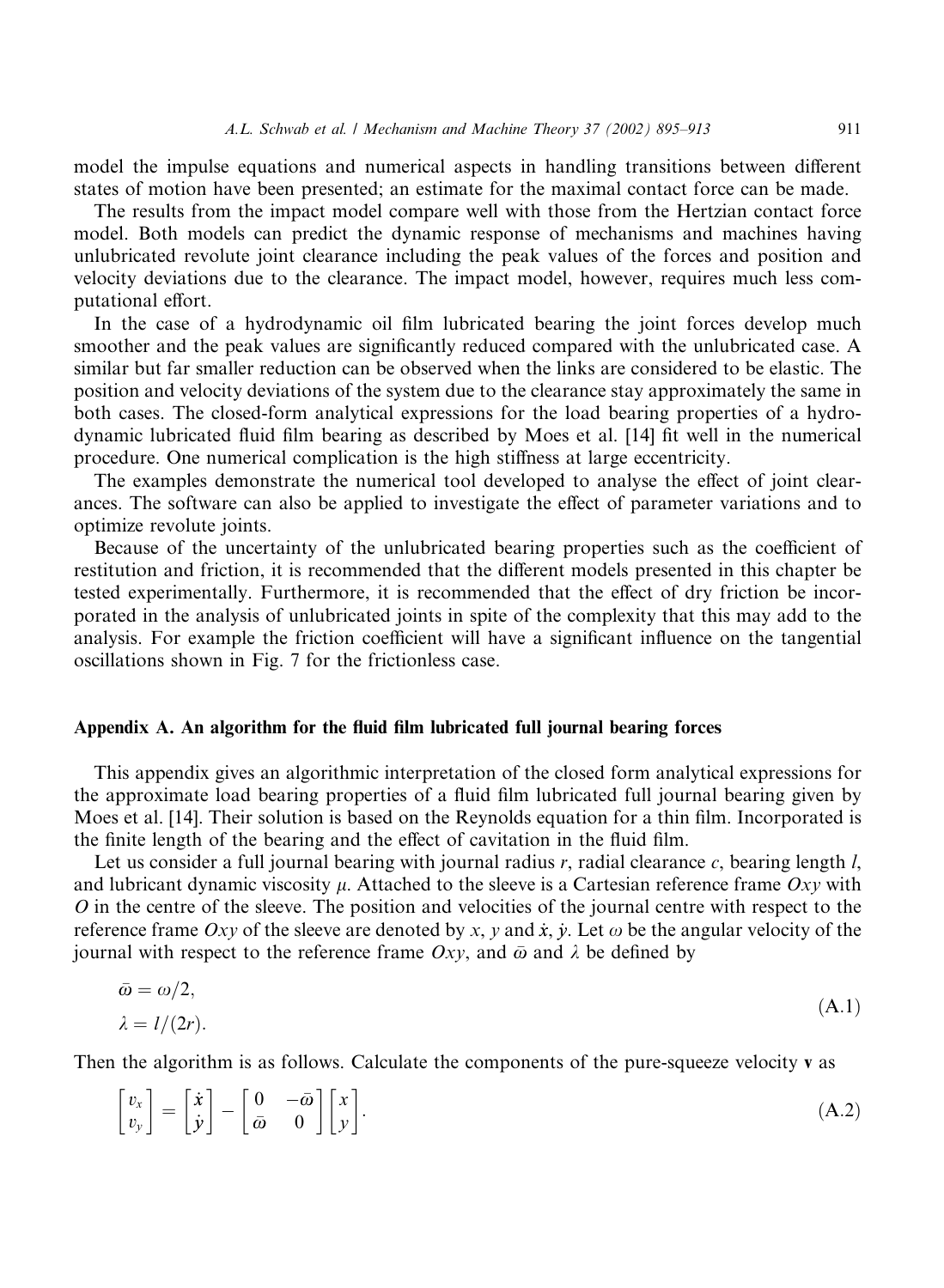Let  $\varphi$  be the angle of this vector with the x-axis, and  $v_s$  the magnitude,

$$
\tan \varphi = v_y/v_x,
$$
  
\n
$$
v_s = \sqrt{v_x^2 + v_y^2}.
$$
\n(A.3)

Express the scaled journal positions  $x/c$  and  $y/c$  in the coordinate system rotated over the angle  $\varphi$ ,

$$
\begin{bmatrix} \xi \\ \eta \end{bmatrix} = \begin{bmatrix} \cos \varphi & \sin \varphi \\ -\sin \varphi & \cos \varphi \end{bmatrix} \begin{bmatrix} x/c \\ y/c \end{bmatrix}.
$$
 (A.4)

Define the eccentricity as the length of this vector,

 $\sim$ 

$$
\varepsilon = \sqrt{\xi^2 + \eta^2}.\tag{A.5}
$$

Calculate the dimensionless damping coefficients  $W_s$  or impedance vector for the short bearing (Ocvirk) [19] with ruptured or cavitating fluid film, with

$$
G_{s} = \left(\frac{\lambda}{1 - \varepsilon^{2}}\right)^{2},
$$
  
\n
$$
J_{s} = \frac{2}{\sqrt{1 - \varepsilon^{2}}} \arccos\left(-\frac{\xi}{\sqrt{1 - \eta^{2}}}\right),
$$
\n(A.6)

as:

$$
W_{\rm sx} = G_{\rm s}((1 - \varepsilon^2 + 3\xi^2)J_{\rm s} + 6\xi),
$$
  
\n
$$
W_{\rm sy} = G_{\rm s}\eta\left(3\xi J_{\rm s} + 4 + 2\frac{\xi^2}{1 - \eta^2}\right).
$$
\n(A.7)

Calculate the damping coefficients  $W_1$  for the long bearing (Sommerfeld) [19] with ruptured fluid film, with

$$
G_1 = 3/(2(1 - \varepsilon^2)(1 + \frac{1}{2}\varepsilon^2)),
$$
  
\n
$$
K_1 = \sqrt{(1 + \frac{1}{2}\varepsilon^2)^2 - (1 + \frac{1}{4}\varepsilon^2)\eta^2},
$$
  
\n
$$
J_1 = \frac{2}{\sqrt{1 - \varepsilon^2}} \arccos\left(-\frac{(1 + \frac{1}{2}\varepsilon^2)\xi}{\sqrt{K_1^2 - \eta^2}}\right),
$$
\n(A.8)

as:

$$
W_{1x} = G_1((2 + \varepsilon^2 - 3\eta^2)J_1 + 4\xi K_1),
$$
  
\n
$$
W_{1y} = G_1 \eta (3\xi J_1 + 4K_1).
$$
\n(A.9)

The damping coefficients of the finite length bearing are approximated by the value as if the short and long bearing damper were connected in series,

$$
W_x = 1/(1/W_{\rm sx} + 1/W_{\rm lr}),
$$
  
\n
$$
W_y = 1/(1/W_{\rm sy} + 1/W_{\rm ly}).
$$
\n(A.10)